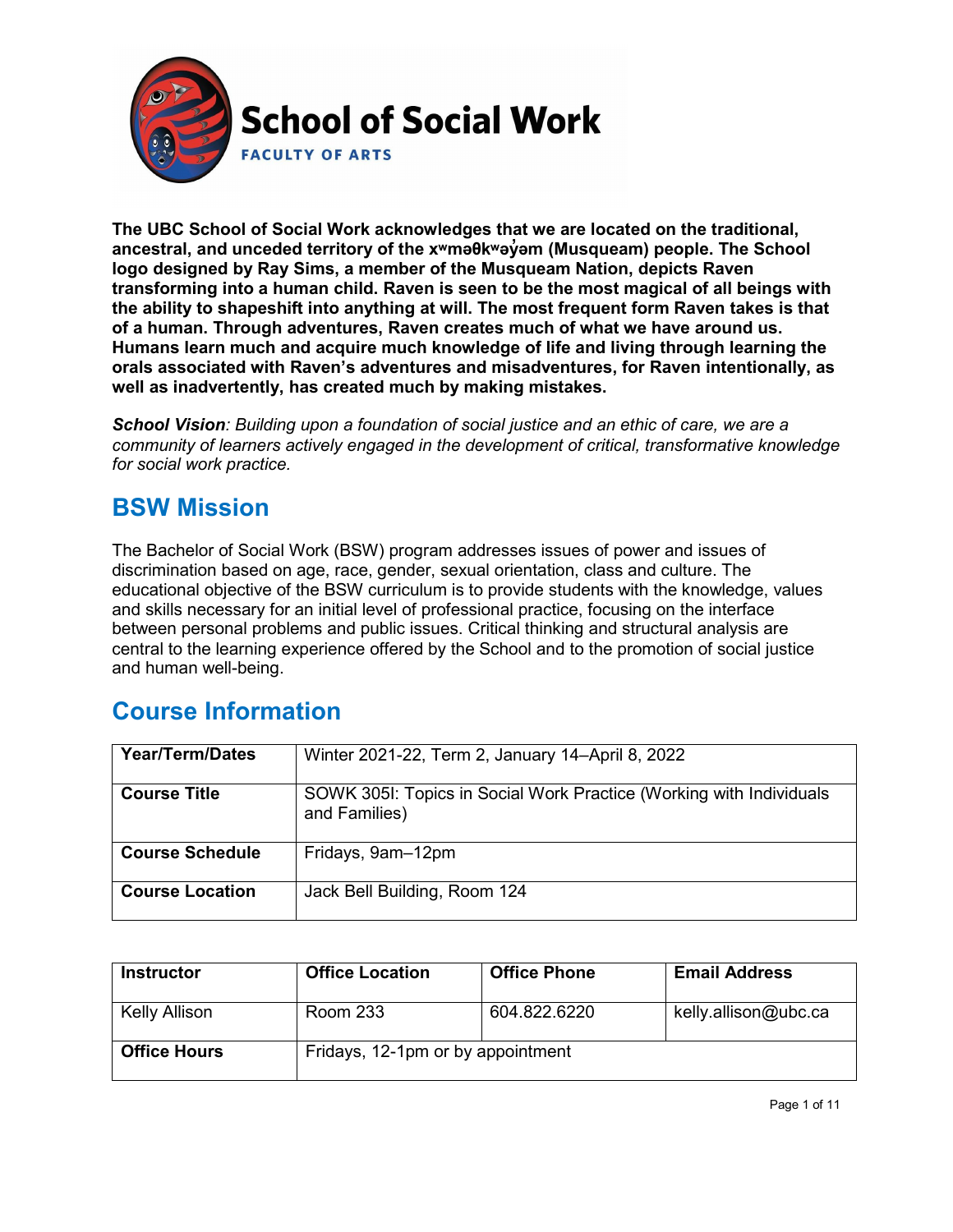| <b>Teaching Assistant</b> | <b>Office Location</b> | <b>Email Address</b> |
|---------------------------|------------------------|----------------------|
| Kayla Kenney              |                        | kkenney5@mail.ubc.ca |
| <b>Office Hours</b>       | By appointment         |                      |

### **Prerequisite and/or Corequisite**

This course is a corequisite with SOWK 310A and a pre-requisite for SOWK 415/416.

### **Course Description**

Examinations of the foundation, knowledge and competencies underlying various topics in generalist social work practice. Enrolment is limited to students in the B.S.W. program.

### **Course Structure and Learning Activities**

This course will utilize lecture, small group discussion, role play and multimedia in a face to face learning environment.

### **Learning Outcomes**

- 1. Develop and articulate a "beginning" professional practice framework that outlines how you will engage in direct generalist practice in a range of contexts working with individuals and families.
- 2. Develop critical thinking skills in direct generalist practice by applying ideas of social justice, human rights and diversity to micro level social work.
- 3. Articulate theories used in generalist social work practice with individuals and families and how these theories guide engagement, assessment and intervention in the planned change process.
- 4. Critically analyze your own social location and be able to articulate how your use of self is incorporated into your direct practice.
- 5. Demonstrate the transferability of a generalist approach to a multiplicity of practice situations.

# **Required Textbook(s) and Learning Materials**

There is no required textbook for this course. The required readings can be accessed through the Library Online Course Reserve through Canvas.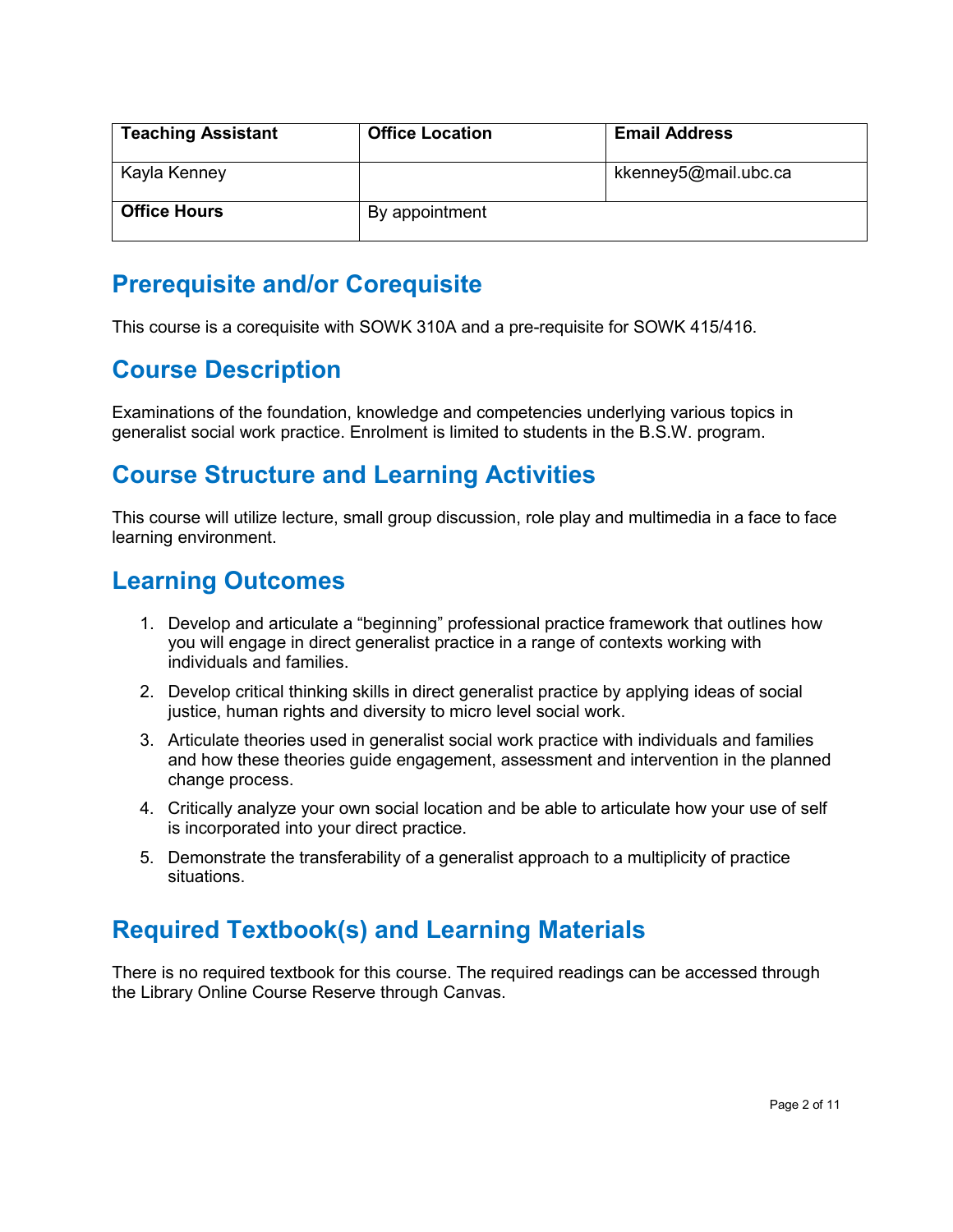# **Course Schedule**

| <b>Session 1:</b> | January 14, 2022                                                                                                                                                                                                                                                                                                                                                                                                                                                        |
|-------------------|-------------------------------------------------------------------------------------------------------------------------------------------------------------------------------------------------------------------------------------------------------------------------------------------------------------------------------------------------------------------------------------------------------------------------------------------------------------------------|
| Topic:            | Introduction to the course: direct social work practice in context                                                                                                                                                                                                                                                                                                                                                                                                      |
| <b>Reading:</b>   | Moore, Kiara. (2016). Living liminal: reflexive epistemological positioning at<br>the intersection of marginalized identities. Qualitative Social Work, 15 (5-6)<br>pp 715-726.<br>Shewell, H. (2018) Troubles and issues: the personal is political; or where<br>from, where to social work? Canadian Social Work Journal, 5 (1), pp15-31.                                                                                                                             |
| <b>Session 2:</b> | January 21, 2022                                                                                                                                                                                                                                                                                                                                                                                                                                                        |
| Topic:            | Constructing a generalist practice framework for working with individuals and<br>families                                                                                                                                                                                                                                                                                                                                                                               |
| <b>Reading:</b>   | Banks, S. (2016) Everyday ethics in professional life: social work as ethics<br>work, Ethics and Social Welfare, 10:1, 35-<br>52, DOI: 10.1080/17496535.2015.1126623<br>Baskin, C. (2016). Strong Helpers Teachings: The Value of Indigenous<br>Knowledges in the Helping Professions, (2 <sup>nd</sup> ed pp 75-95). Toronto, Ont:<br><b>Canadian Scholars Press.</b><br>Gorman, J. (1995). Being and doing: practicing a secret profession.<br>Reflections. pp 35-40. |
| <b>Session 3:</b> | January 28, 2022                                                                                                                                                                                                                                                                                                                                                                                                                                                        |
| Topic:            | The Planned change process and assessment in generalist social work<br>practice                                                                                                                                                                                                                                                                                                                                                                                         |
| <b>Reading:</b>   | Harms, L. & Pierce, J. (2011). Forming an assessment-setting an agenda.<br>Working with People: Communication Skills for Reflective Practice (pp165-<br>185). Don Mills, Ontario, Oxford Press.<br>Dean, R. & Levitan Poorvu, N (2008). Assessment and formulation: A<br>contemporary social work perspective. Families in Society: The Journal of<br>Contemporary Social Services. 89 (4) pp 596-604.                                                                  |
| <b>Session 4:</b> | February 4, 2022                                                                                                                                                                                                                                                                                                                                                                                                                                                        |
| Topic:            | Interventions in generalist social work practice                                                                                                                                                                                                                                                                                                                                                                                                                        |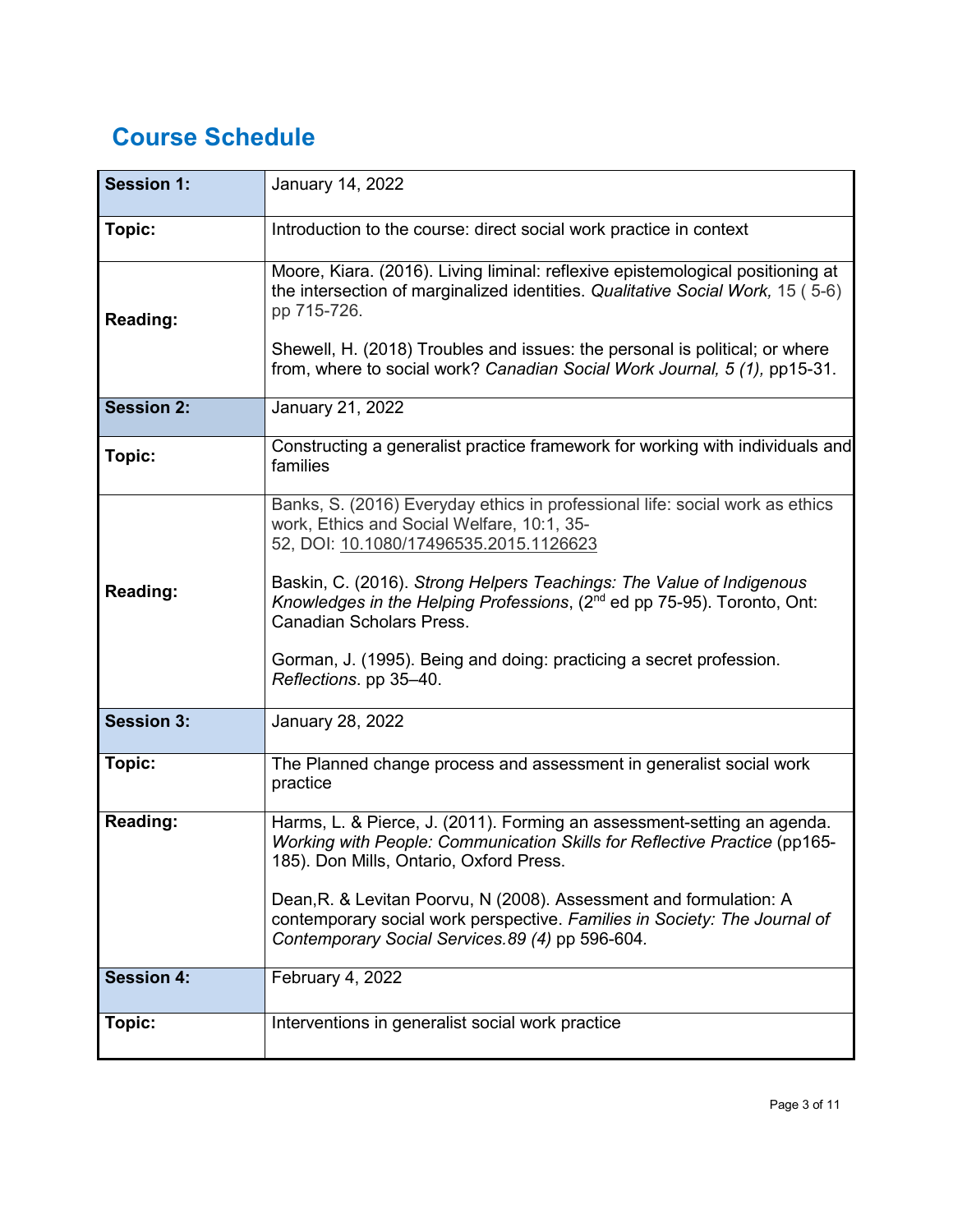| Reading:          | Poulin, J. et al. (2010). General practice interventions with individual clients.<br>In Strengths Based General Practice: A Collaborative Approach $(3rd$ ed), (pp<br>153 - 165). Belmont, California: Wadsworth.                                            |
|-------------------|--------------------------------------------------------------------------------------------------------------------------------------------------------------------------------------------------------------------------------------------------------------|
| <b>Session 5:</b> | February 11, 2022                                                                                                                                                                                                                                            |
| Topic:            | Ecological systems theory                                                                                                                                                                                                                                    |
| <b>Reading:</b>   | Asakura, K (2016). It takes a village: Applying a social ecological framework<br>of resilience in working with LGBTQ youth. Families in Society: The Journal<br>of Contemporary Social Services, 97 (1), pp 15-22.                                           |
|                   | Akesson, B., Burns, V. & Hordyk, S. (2017) The Place of Place in Social<br>Work: Rethinking the Person-in-Environment Model in Social Work<br>Education and Practice, Journal of Social Work Education, 53:3, 372-383,<br>DOI: 10.1080/10437797.2016.1272512 |
|                   | Teater, B. (2014). Social work practice from an ecological perspective. In<br>C.W. LeCroy (Ed.) Case Studies in Social Work Practice (3rd Ed).<br>Brooks/Coles.                                                                                              |
| <b>Session 6:</b> | February 18, 2022                                                                                                                                                                                                                                            |
| Topic:            | Strengths based social work                                                                                                                                                                                                                                  |
| <b>Reading:</b>   | Anderson, Kim. (2013) Assessing strengths: Identifying acts of resistance to<br>violence and oppression. In D. Saleebey (Ed), The Strengths Perspective in<br>Social Work Practice, (6 <sup>th</sup> ed pp 182-201)). Boston: Allen and Bacon.               |
|                   | Grant, J.G., and Cadell, S. (2009). Power, pathological worldviews, and the<br>strengths perspective in social work. Families in Society: The Journal of<br>Contemporary Social Services.90 (4) pp 425-430.                                                  |
|                   | Graybeal, C. (2001). Strengths -based social work assessment:<br>Transforming the dominant paradigm. <i>Families in Society: The Journal of</i><br>Contemporary Social Services. 82 (3) pp 233-242.                                                          |
|                   | <b>READING WEEK - February 21-25 - NO CLASS</b>                                                                                                                                                                                                              |
| <b>Session 7:</b> | March 4, 2022                                                                                                                                                                                                                                                |
| Topic:            | Trauma informed social work practice                                                                                                                                                                                                                         |
| Reading:          | Levenson, J. (2017). Trauma informed social work practice. Social Work, 62<br>$(2)$ pp 1-9.                                                                                                                                                                  |
|                   | Levenson, J. (2020). Translating trauma-informed principles into social work                                                                                                                                                                                 |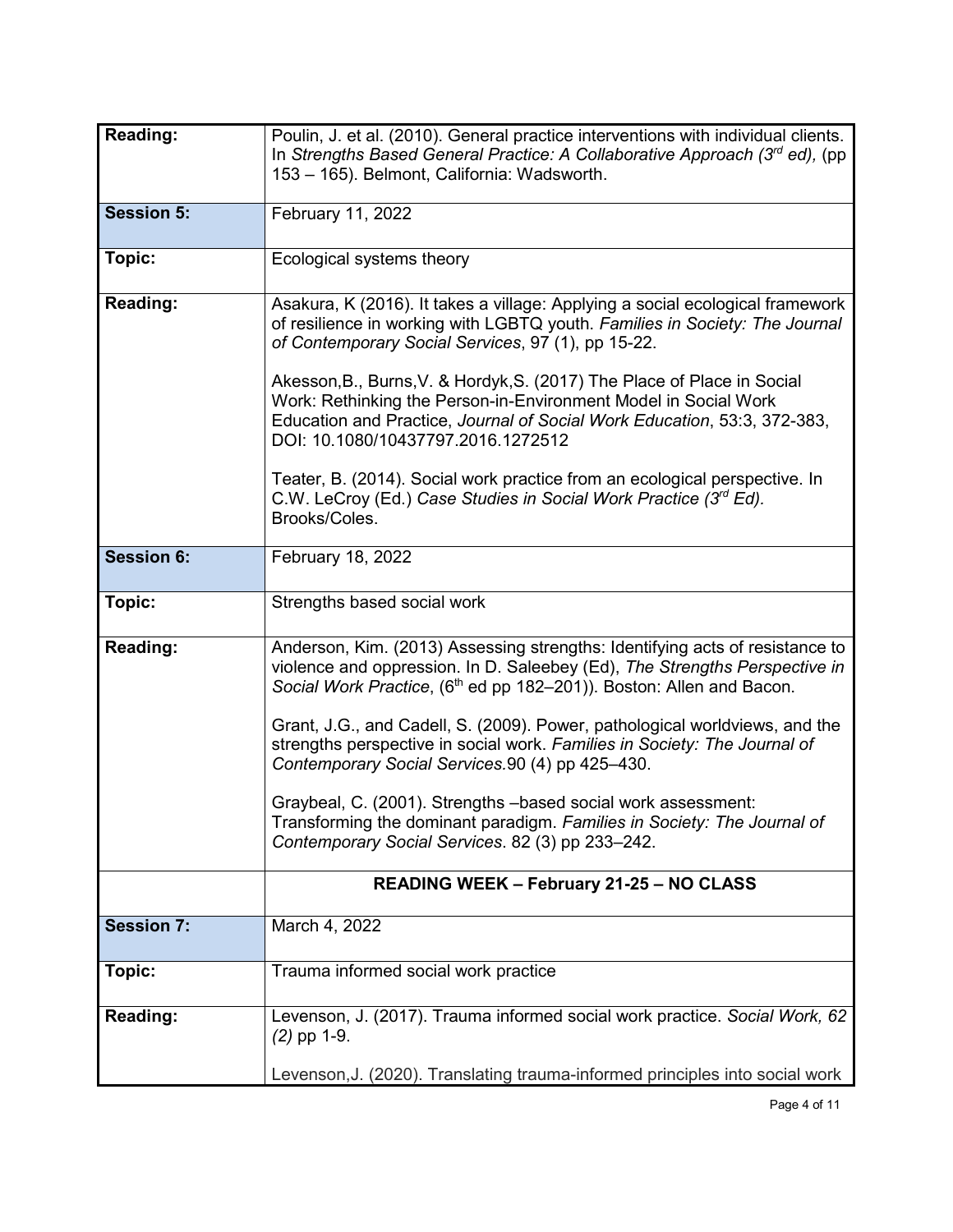|                    | practice. Social Work, 65 (3), pp 288-                                                                                                                   |
|--------------------|----------------------------------------------------------------------------------------------------------------------------------------------------------|
|                    | 298, https://doi.org/10.1093/sw/swaa020                                                                                                                  |
|                    |                                                                                                                                                          |
| <b>Session 8:</b>  | March 11, 2022                                                                                                                                           |
|                    |                                                                                                                                                          |
|                    |                                                                                                                                                          |
| Topic:             | Critical social work practice - feminist practice / structural Social Work                                                                               |
|                    |                                                                                                                                                          |
| <b>Reading:</b>    | Carniol, B. (1992). Structural social work: Maurice Moreau's challenge to<br>social work practice. Journal of Progressive Human Services, 3 (1), p 1-20. |
|                    |                                                                                                                                                          |
|                    | Payne, M. (2016) Modern Social Work Theory. (4th ed) New York, NY: Oxford<br>University Press. pp 348-372.                                               |
|                    |                                                                                                                                                          |
|                    | Valentich, M. (2011). On being and calling oneself a feminist social worker.<br>Affilia: Journal of Women and Social Work 26(1) 22-31                    |
|                    |                                                                                                                                                          |
|                    | Weinberg, Merlina. (2008). Structural social work: A moral compass for ethics<br>in practice. Critical Social Work, 9 (1).                               |
|                    |                                                                                                                                                          |
| <b>Session 9:</b>  | March 18, 2022                                                                                                                                           |
|                    |                                                                                                                                                          |
|                    |                                                                                                                                                          |
| Topic:             | Social work with Indigenous People                                                                                                                       |
|                    |                                                                                                                                                          |
| <b>Reading:</b>    | Blackstock, C. (2009). The Occasional Evil of Angels: Learning from the                                                                                  |
|                    | Experiences of Aboriginal Peoples and Social Work. First Peoples Child &                                                                                 |
|                    | Family Review, 4(1), 28-37. https://doi.org/10.7202/1069347ar                                                                                            |
|                    |                                                                                                                                                          |
|                    | Dupois-Rossi, R. & Reynolds, V. (2018) Indigenizing and decolonizing                                                                                     |
|                    | therapeutic responses to trauma-related dissociation. In N. Arthur. (Ed.),<br>Counselling in Cultural Contexts.'                                         |
|                    |                                                                                                                                                          |
|                    | Stewart, S. (2009). Family counseling as decolonization: Exploring an                                                                                    |
|                    | indigenous social-constructivist approach in clinical practice. First Peoples                                                                            |
|                    | Child & Family Review, 4(1), 62-70.                                                                                                                      |
|                    |                                                                                                                                                          |
| <b>Session 10:</b> | March 25, 2022                                                                                                                                           |
|                    |                                                                                                                                                          |
| Topic:             | Working with families in social work                                                                                                                     |
|                    |                                                                                                                                                          |
| <b>Reading:</b>    | Worden, M (1999). Family Therapy Basics. (pp 1-14). Belmont, California:                                                                                 |
|                    | Brooks/Cole.                                                                                                                                             |
|                    |                                                                                                                                                          |
|                    | Horwitz, M. & Marshall, T (2015) Family engagement in child protection                                                                                   |
|                    | social work. Journal of Family Social Work, 18(4), 288-                                                                                                  |
|                    | 301, DOI: 10.1080/10522158.2015.1079584                                                                                                                  |
|                    |                                                                                                                                                          |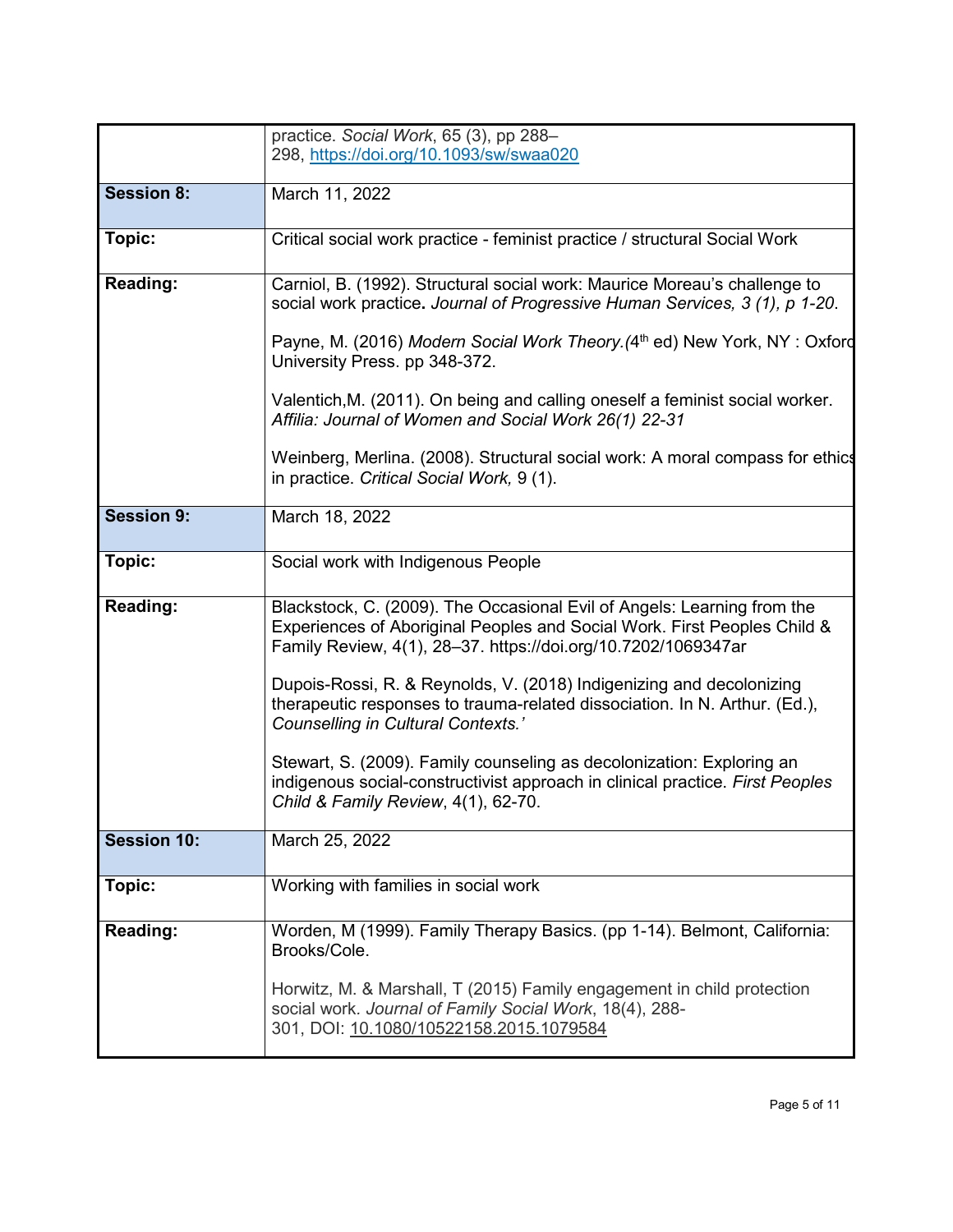|                    | Hudak, J., & Giammattei, S. V. (2014). Doing family: Decentering<br>heteronormativity in "marriage" and "family" therapy. In T. Nelson & H.<br>Winawer (Eds.), AFTA Springer Briefs in Family Therapy. Critical Topics in<br>Family Therapy: AFTA Monograph Series highlights (p. 105–115). Springer<br>Science + Business Media.                                                              |
|--------------------|------------------------------------------------------------------------------------------------------------------------------------------------------------------------------------------------------------------------------------------------------------------------------------------------------------------------------------------------------------------------------------------------|
| <b>Session 11:</b> | April 2, 2021                                                                                                                                                                                                                                                                                                                                                                                  |
| Topic:             | The Life Course Perspective                                                                                                                                                                                                                                                                                                                                                                    |
| <b>Reading:</b>    | Congress, E. (2016). Individual and family development theory. In Coady, N.<br>& Lehman, P. (eds.). Theoretical Perspectives for Direct Social Work<br>Practice. (p 109-129) Springer Publishing.<br>Hutchinson, E. (2019). An update on the relevance of the life course<br>perspective for social work. Families in Society: The Journal of<br>Contemporary Social Services, 100(4) 351-366. |
| <b>Session 12:</b> | April 9, 2021                                                                                                                                                                                                                                                                                                                                                                                  |
| Topic:             | Wrap up and Reflections on our Practice Framework                                                                                                                                                                                                                                                                                                                                              |
| <b>Reading:</b>    | No readings                                                                                                                                                                                                                                                                                                                                                                                    |

# **Assignments**

#### **Assignment #1**

**Psycho-social Assessment Part 1: Client Information and Reflection (30%) Due February 18, 2022**

The goal of this assignment is to engage in an assessment process with a simulated client. It is an opportunity for you to demonstrate that you understand the process and purpose of a social work assessment.

**Part A: Assessment Interview**: Using either a client from practicum, a friend or a classmate, you will conduct a 30-60 minute assessment interview to explore the client's reason for seeking social work help. Setting up a context (a reason the client is seeing a social worker and a setting in which you are working is crucial to this assignment). Using the outline provided on Canvas as a guide, you will determine what "areas of inquiry" (which areas of a client's situation and life) are relevant to your context to ask about in this assessment interview. You will conduct an interview, and use a genogram, ecomap or culturagram to facilitate the interview. Using your emerging communication skills you will facilitate the client telling their story and inquire about relevant areas of the client's story.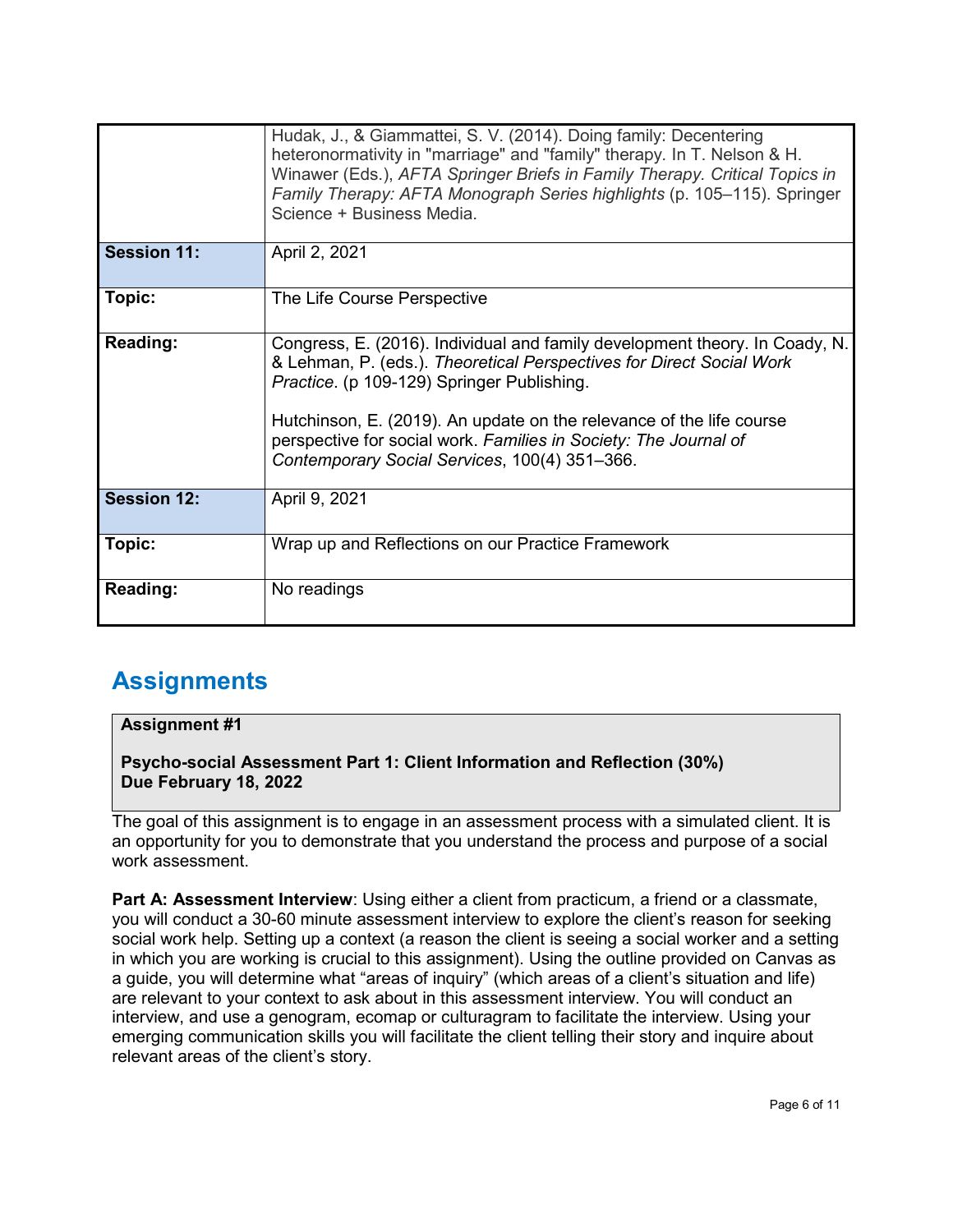**Part B**: **Written Assessment:** Using the psychosocial assessment outline on Canvas as a guide, you will then write up the client information. The information should be written in the third person and written as if you are writing it for a case file (there will be no references). The information you gathered should be synthesized and succinctly organized under heading names that reflect the main areas of inquiry (there are no set correct headings- it is dependent on your context and reason for seeing this client). Written information should be as specific and detailed as possible.

**Part C: Self Reflection on Social Location:** In this section of the paper, you will describe how you locate yourself (gender, race, social class, age, ability, religion, sexual orientation) including any intersection of privilege, oppression and any personal biases and strengths you were aware of that affected both the content and the process of the assessment with your simulated client. You will reflect on the process of doing this assessment

#### **Part D: Assessment Tool**

Include your assessment tool (ecomap, genogram, culturagram). You can use an online tool or scan a handwritten drawing. The tool should include some information and a legend to define lines or symbols.

**Format:** The total page count for the assignment is approximately 9 pages. The written assessment should be approximately 4–6 pages in length, the self reflection should be 1-2 pages (double spaced) and the assessment tool 1 page.

#### **Please refer to the marking rubric in Canvas**.

#### **Assignment #2**

#### **Psychosocial Assessment Part 2: Analysis, Summary and Intervention Plan (40%) Due March 25, 2022**

**Part A: Analysis**: After learning about various theoretical approaches you will choose two theories/approaches to apply to your client assessment. First**,** you will briefly describe each theory/ approach and outline their main ideas. Please include some key scholars in the development of the theory, the basic premise of the theory/approach and some of the key ideas of the theory. You will then apply them to your case and describe how these theories would inform your work with this client. For **engagement**, describe how your theories guide you in developing a relationship with your client. For example, does the theory require you to take an expert role or build a collaborative relationship with your client. Specifically describe *how* you would build a working relationship with your client. To discuss how your theory/approach informs **assessment,** describe how the theories guide what further information you would inquire about as well as how you understand their situation (an explanation of what is happening for this client). Finally you should be able to describe how your theoretical approach would guide your strategies for helping the client address the situation- your **intervention plan**. You should be able to justify what kinds of interventions this theory or approach suggests. If your theoretical approach does not give you guidance in one of the bolded areas, please indicate this. Please include at least two strengths and weaknesses of using each approach with this client/family.

This part can be written in essay style and should be approximately 4 pages in length and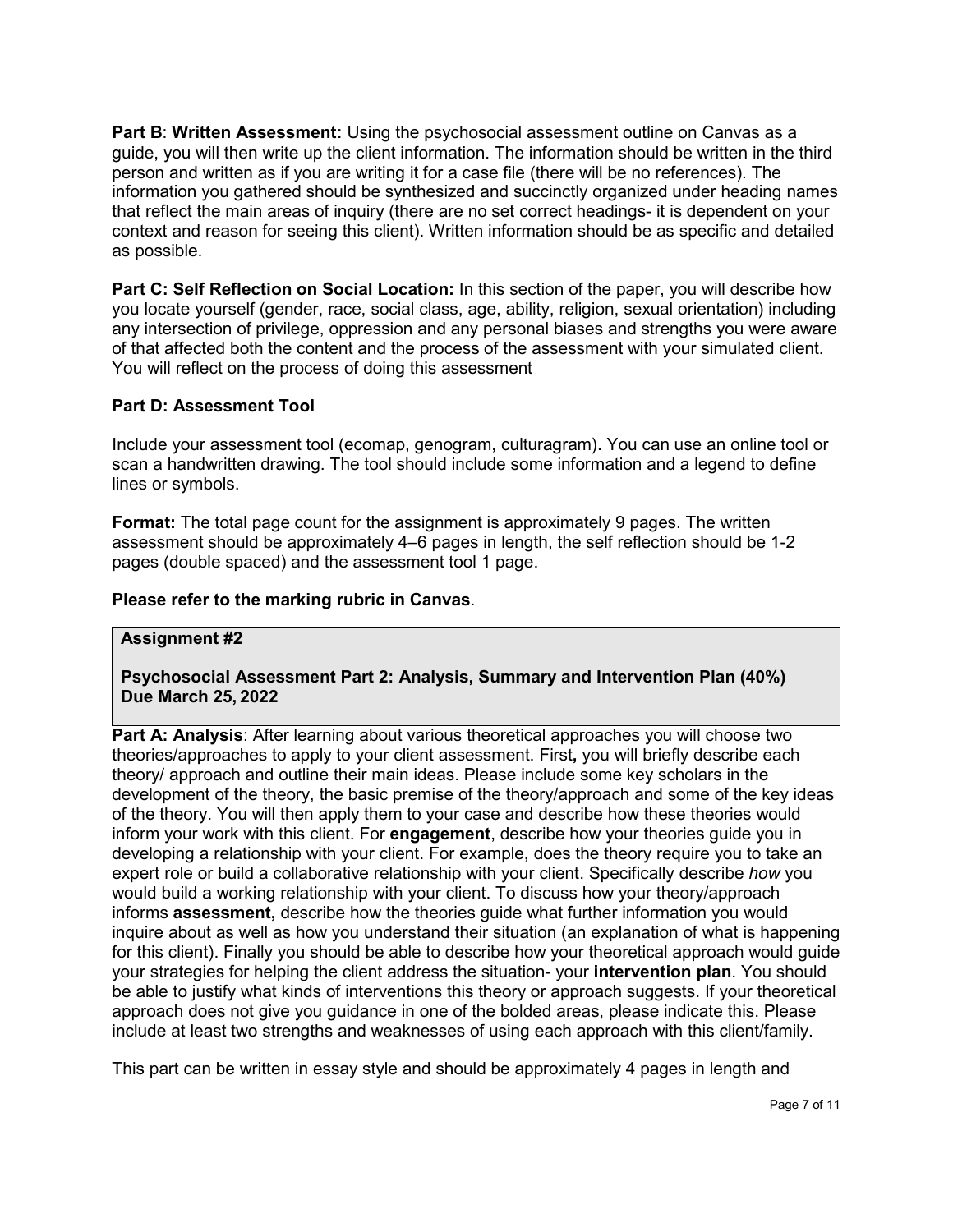should include references.

**Part B:** For the second part of this assignment, I want you to go back to the first assignment and add a section called **Summary and Intervention Plan:** In this section, you will summarize the patients main issues, and demonstrate some analysis of the previous outlined information by considering possible contributing factors to their issue and/or possible implications of the gathered information. This analysis should include a consideration of both risk and protective factors. Lastly you should include a list of specific intervention that is guided by your theoretical framework. Your interventions should reflect generalist social work interventions outlined in the Poulin article. The summary and interventions section should be 1-2 pages at most (double spaced). The plan for intervention can be written in bullet points.

#### **Assignment #3**

**My Beginning Practice Framework (30%) Due: April 15, 2022**

A practice framework is a personal narrative of our own approach to social work practice. It encompasses the social work knowledge, theories, skills, ethics and values that we are learning in our social work education, but it should also integrate our previous knowledges, skills and lived experience that we bring with us to our education. I want you to focus on your practice framework at **a micro** (working with individuals and families) level.

This assignment requires students to reflect on both what they are bringing to their social work education in relation to previous knowledges (lived experience, cultural knowledge, knowledge from other discipline learning), skills, personal ethics and values, as well as integrate their learning from this class in relation to theories and methods as well as other social work learning from their first year of the BSW program (i.e., use of self (emotional intelligence, self-care strategies, listening and interpersonal skills) and how this will impact your developing way of practicing social work.

Students should reflect on these four areas and be specific in *how* these will guide your practice.

- 1) Knowledges that will guide your micro level practice (lived experience, cultural knowledge, knowledge of theories used in social work)
- 2) Skills that you will use in micro level practice (interpersonal skills, organizational skills or any other relevant skills you have developed)
- 3) Ethics and values and how you will enact these values in practice (values I feel most strongly about, personal ethics or rules that I live by)
- 4) Use of self and how this will be used in micro level practice (personal assessment of emotional intelligence, awareness of triggers, strategies for self-care etc.)

The purpose of this assignment is to integrate your personal strengths and knowledges with your social work learning. As practice frameworks will change and evolve over time, this should be composed as a starting place for reflection rather than a finished narrative.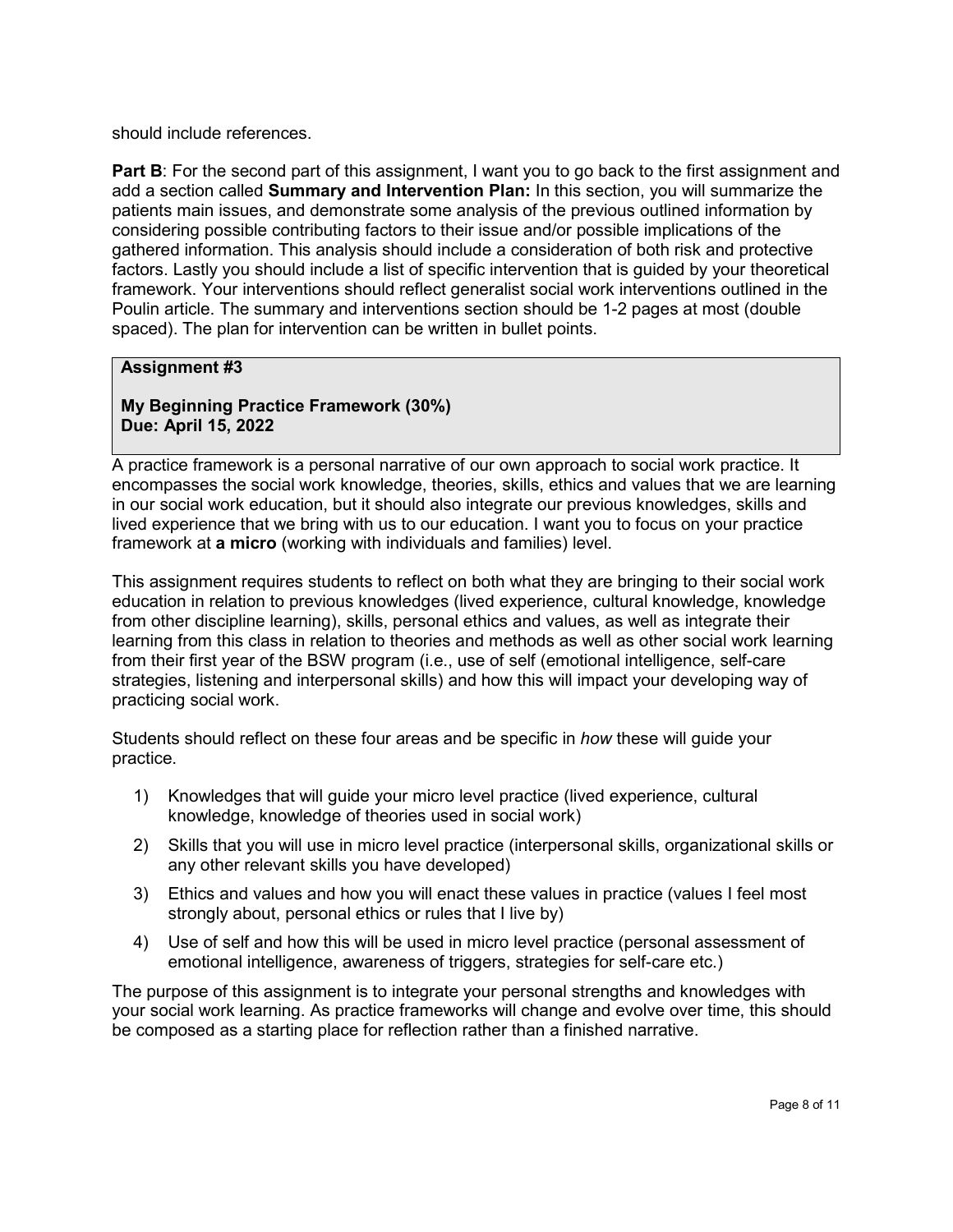As we do so much writing as social workers and students, I would like you to use a multimedia format. This could be a Prezi presentation, a podcast, incorporating art, doing an infographic etc. If using a visual presentation, be sure to include enough information (orally or written) to meet the criteria of the assignment. You have some freedom to think about how you would like to express your practice framework. Please discuss your idea with your instructor before proceeding.

#### **Please refer to marking rubric in Canvas**

### **Assignment Submission Process**

Please submit all assignments on Canvas if possible. Any multimedia assignments that cannot be submitted on Canvas (most can include a link or a scan) can be submitted in class. Any extensions must be discussed with the instructor prior to the deadline. Deductions for late assignments are .5 of a mark/day.

# **SCHOOL/COURSE POLICIES**

### **UBC COVID-19 Protocols for in-class learning**

**COVID-19 Safety:** You are required to wear a non-medical mask during our class meetings, for your own protection and the safety and comfort of everyone else in the class. For our in-person meetings in this class, it is important that all of us feel as comfortable as possible engaging in class activities while sharing an indoor space. Non-medical masks that cover our noses and mouths are a primary tool for combating the spread of COVID-19. Further, according to the provincial mandate, masks are required in all indoor public spaces including lobbies, hallways, stairwells, elevators, classrooms and labs. There may be students who have medical accommodations for not wearing a mask. Please maintain a respectful environment.

#### **If you are sick, it is important that you stay home.**

#### **If you miss class because of illness:**

- Ask someone to share their notes for both the lecture and the class discussions and exercises.
- Be sure to consult the class resources on Canvas.
- If you are concerned that you will miss a key activity due to illness, contact the instructor to discuss.

**If I (the instructor) am feeling ill:** If I am unwell, I will not come to class. I will make every reasonable attempt to communicate plans for class as soon as possible by email. Our classroom will still be available for you to sit in and attend an online session. In this instance:

• If I am well enough to teach, but am taking precautions to avoid infecting others, we may hold the class online. If this happens, you will receive an email informing you how to join the class.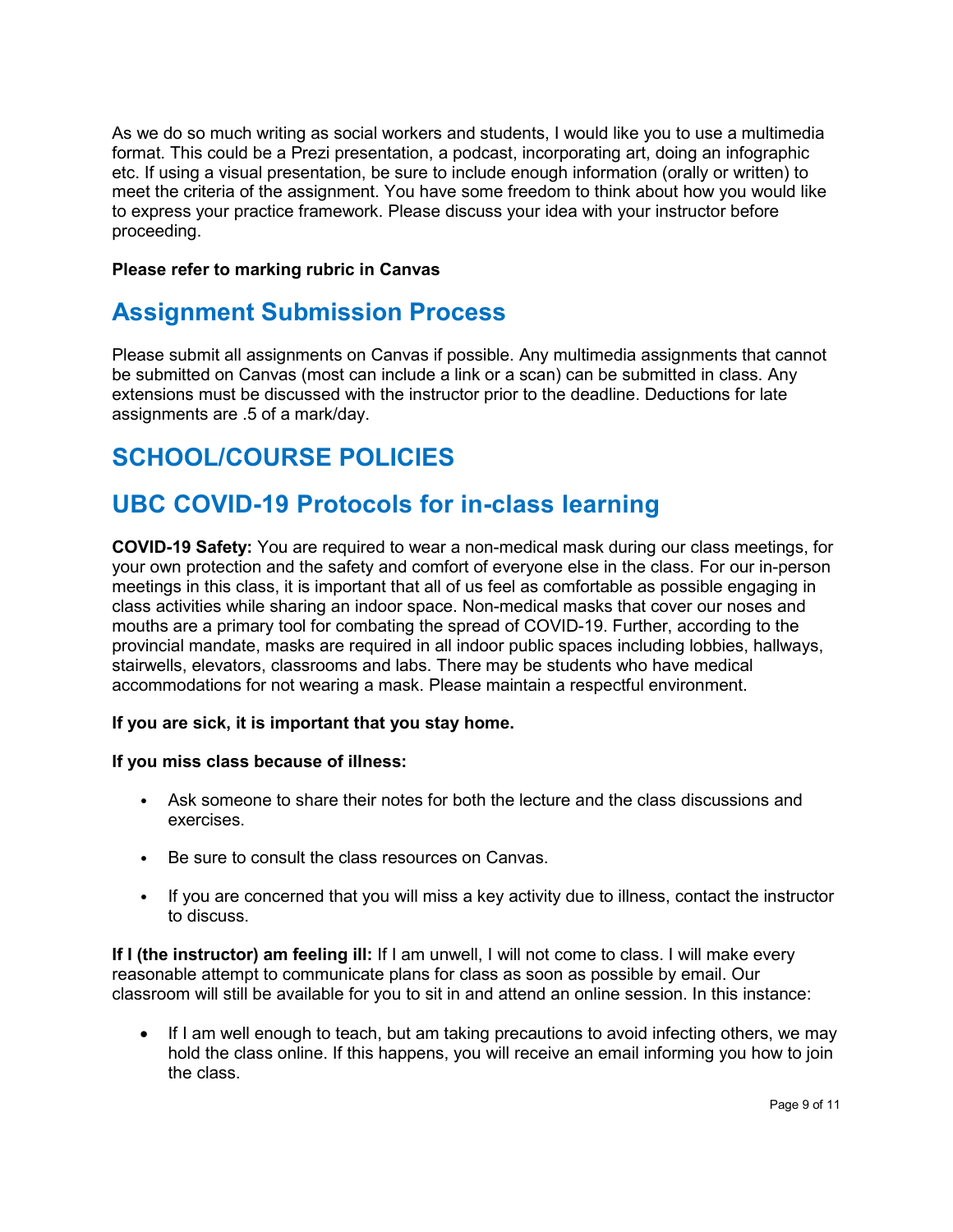• If I am not well enough to teach I may ask you to do an activity or read something in place of class time

### **Attendance**

The attendance policy is in the student handbook on page 8. You can find the student handbook on the Advising page of our website:<https://socialwork.ubc.ca/undergraduate/advising/>

The School considers class attendance to be an essential component of integrated learning in professional social work education. Therefore, regular attendance is required in all social work courses. Instructors may count repeated late arrivals or early departures as an absence, and a meeting should be setup to discuss this with the student. If students miss three or more classes, they may be considered to have not met the requirements of the course. If students have valid reasons, they could be withdrawn from the course with the approval of the instructor – otherwise, they would fail the course.

Other school policies can be accessed through the School of Social Work student handbook.

### **Learning Resources**

UBC Learning Commons has a variety of tools and information such as; borrowing equipment, academic integrity **(APA Citation Guide),** writing support, skills for class, skills for life and academic support to assist students in their learning.<https://learningcommons.ubc.ca/>

# **University Policies**

**Support:** UBC provides resources to support student learning and to maintain healthy lifestyles but recognizes that sometimes crises arise and so there are additional resources to access including those for survivors of sexual violence. UBC values respect for the person and ideas of all members of the academic community. Harassment and discrimination are not tolerated nor is suppression of academic freedom. UBC provides appropriate accommodation for students with disabilities and for religious observances. UBC values academic honesty and students are expected to acknowledge the ideas generated by others and to uphold the highest academic standards in all of their actions.

Details of the policies and how to access support are available at: <https://senate.ubc.ca/policies-resources-support-student-success>

# **Learning Analytics**

Learning analytics includes the collection and analysis of data about learners to improve teaching and learning. No learning analytics are being used in this course.

# **Copyright**

All materials of this course (course handouts, lecture slides, assessments, course readings, etc.) are the intellectual property of the Course Instructor or licensed to be used in this course